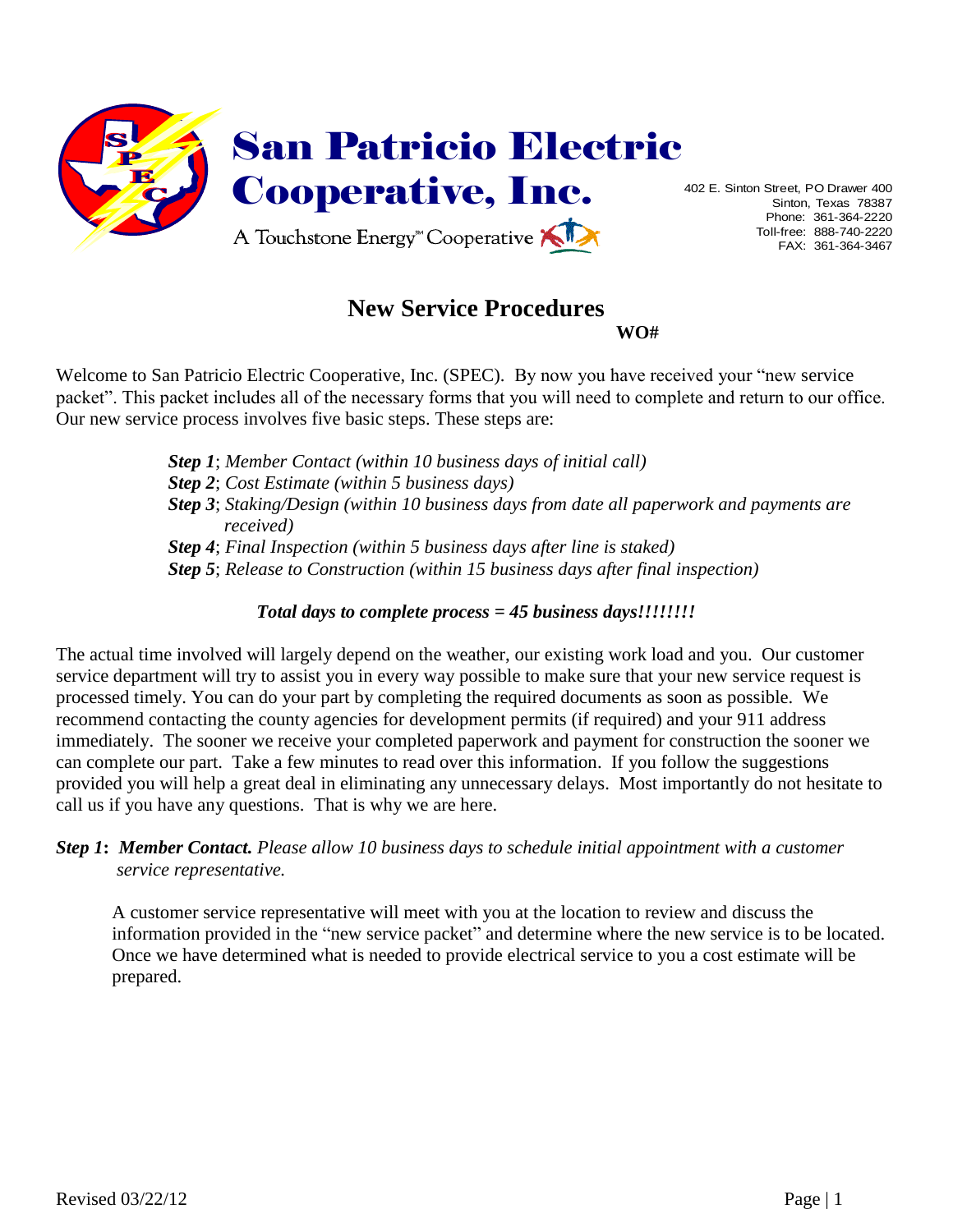Your construction file will remain open for 90 days from the date of the initial "Member Contact". All paper work and construction fees should be received within this time frame. If all paperwork and construction fees are not received within this time frame the file will be closed and you may be required to restart the process.

The documentation may seem a bit overwhelming but it is important! A description of each required form is listed below. Please familiarize yourself with the following items:

*Membership Application***:** San Patricio Electric Cooperative (SPEC) is a "not for profit" electric cooperative. All customers receiving electric service from SPEC must be members. Your membership with San Patricio Electric Cooperative provides you with some very distinct advantages in addition to low rates and reliable service. As a member you become a part owner in the Cooperative. Any member may elect to run for a Board position or may cast their vote to elect a Board member that they feel would best represent their interests. Because we are "not for profit" all profits are allocated back to our members in the form of capital credits. Later, when financially able to do so, the Cooperative will pay these capital credits back to the member. When completing the application please remember to sign the application in the name that the account will be set up. Please have your spouse sign the application, also, if the membership is to be set up as a "joint" account. A "joint" account allows either member to vote on Cooperative business and to participate in the election process.

The Cooperative holds an annual meeting every year. The purpose of this meeting is to elect Board members and conduct Cooperative business. You and your spouse are encouraged to attend this meeting. This is your opportunity as a member to support your Cooperative and to meet with other members, friends, SPEC employees and Directors. We look forward to seeing you at the next annual meeting. Hopefully you will be the next member to take home one of the many door prizes!

*Load Survey Sheet:*The load survey sheet is required for all new construction or service upgrades. The information that you provide on this sheet will be used to determine the size of the transformer and the size of wire to be installed. This information is important and needs to accurately reflect the estimated electrical load for your service location. The type of appliances that you will be using, the size of the air conditioning system (amps) and the size of the heating unit (kW) installed are just a few of the items that we need to know about. The load requirements that you provide us will also be used to determine the applicable rate for your new service. You are encouraged to discuss your load requirements with our customer service representative.

*Electric Line Easements***:** The customer is required to provide an easement to San Patricio Electric Cooperative, granting use of necessary right of ways and access to property. The customer may be required to obtain additional easements from adjoining property owners if other property owners are affected by the "Project". A copy of your staking sheet/drawing can be attached to the easement as an exhibit to limit the use of the easement if you so choose. If the property is legally owned by one or more persons then all must sign the easement. Please remember to print the names below your signatures.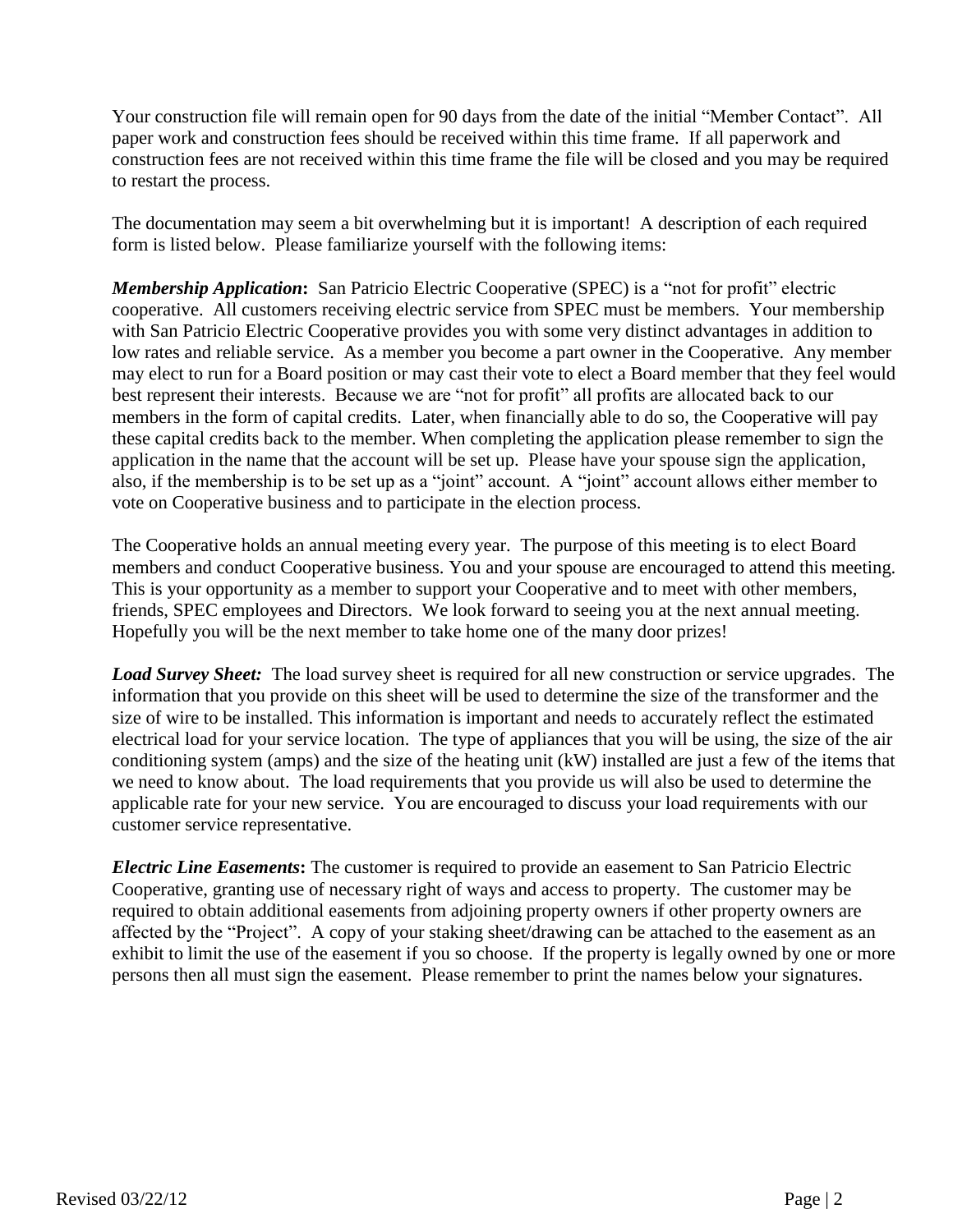San Patricio Electric will need to put a lock in your gate in order to access our equipment during normal working hours and during emergencies. Signing the easement will provide us permission to install a lock in your gate. If you have an electronic gate, and a lock cannot be used, your access code will be acceptable. Having 24/7 access to our equipment is especially important when the lights go out in the middle of the night.

### *Things to Consider:*

*Right of Way Clearing***:** All right of ways should be cleared to allow access for construction equipment and crews. Make sure the right of way is clear of stumps, cactus and any other hazards that may damage our equipment. Shredding the right of way is not acceptable. Stumps, thorns, trees and brush need to be removed.

You can help us to keep our right of ways clear too. Never plant trees directly below our power lines. When planting trees remember to plant your trees far enough away from the power lines to allow them enough room to reach maturity without contacting the high voltage lines. The easement that you have granted us is thirty feet wide. No buildings, trees or other structures should be placed within this easement.

*Trenching*: If you decide to dig your own trench for underground service there are several things to remember:

First and foremost, before you dig, call Dig Tess 1(800) 344-8377. It is the law! Dig Tess will notify the telephone companies, pipeline companies, electric companies and others to mark their facilities in the area that you will be digging. There is no charge for this service and this call may save your life!

Second, there are special requirements for burying underground wire. The trench must meet depth requirements as established by National, State and Local code. Make sure you are aware of these requirements.

Third, you need to share your plan with us. Don't dig your ditch before calling us. We need to schedule our construction to coincide with your trenching. If you are going to dig the trench then remember, you are responsible for keeping the trench cleaned out until we place our wire in it. If it rains and the ditch caves in you will be required to clean out the trench.

Fourth, once the wire is placed in the trench you will be required to backfill the trench. This will need to be done immediately after the wire is placed in the trench and before our crews leave the job site.

All of these things must be considered before you decide to dig your own trench. What little you save on trenching your own line may not be worth the trouble you go through to schedule around weather and other issues. Allowing us to do everything is often the best choice. Our crews will complete the job from start to finish, usually in one day.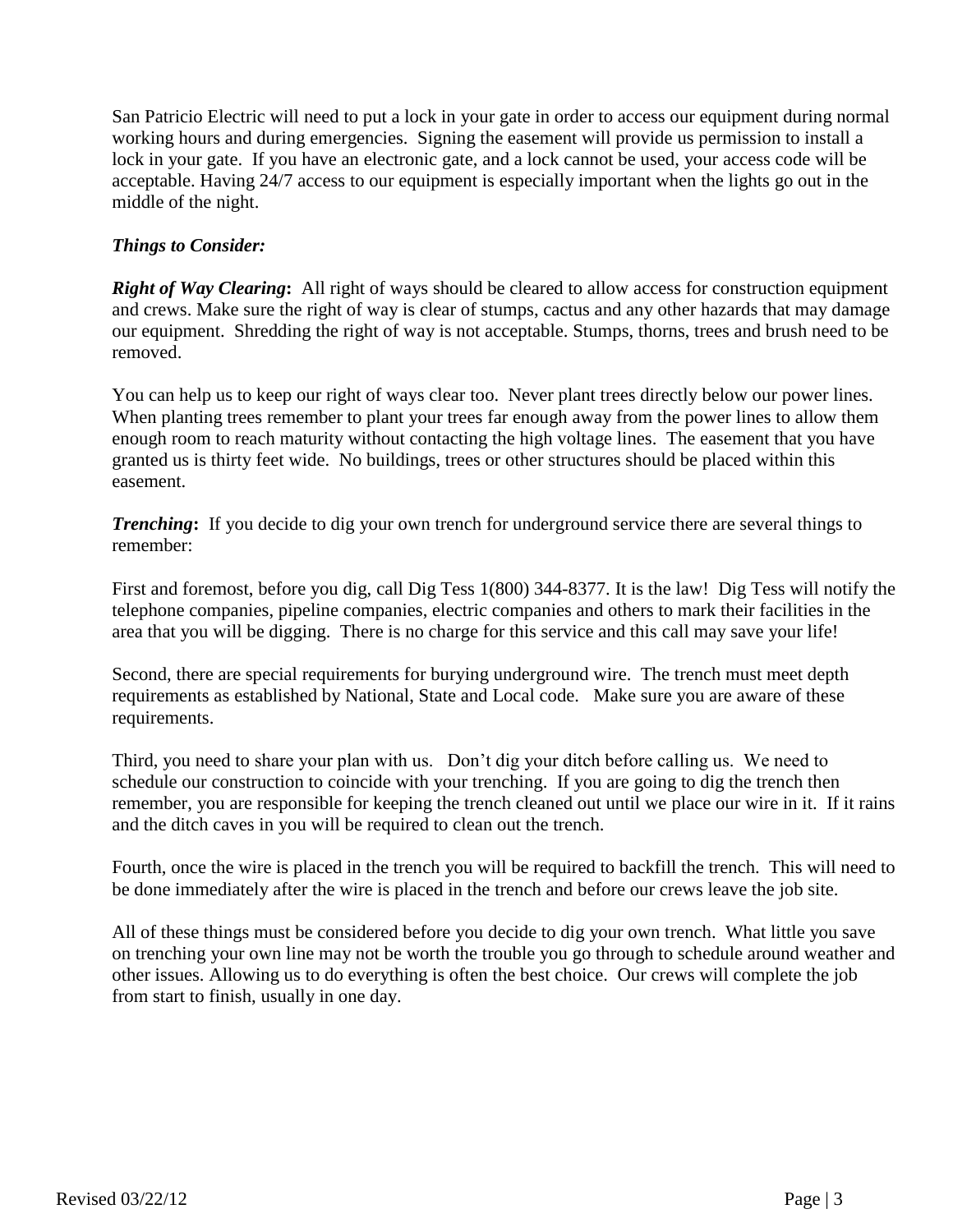*Development Permits***:** Bee County, Live Oak County and San Patricio County prohibit any electric utility from connecting new service without first verifying that the customer has received a development permit from the county. A list of county contacts has been included in your "new service packet". Please notify the appropriate agency as soon as possible to avoid any delays.

*911 Address***:** All counties require a 911 address assigned to each location served by an electric utility. This address will help emergency response personnel to locate you in the event of an emergency. A list of county contacts has been included in your new member packet. Please notify the appropriate agency as soon as possible to avoid any delays.

*Highway Permits:*If the proposed project requires San Patricio Electric to cross over a farm to market road or State Highway, SPEC will need to file for a "highway crossing permit" with the Texas Department of Transportation. You need to be aware that this permit may cause additional delays. Once again, the sooner we get your completed paperwork the sooner the permit can be filed.

*Meter Loop:* The customer is responsible for the meter loop and all wiring beyond or past the meter. You may choose to build your own meter loop or hire an electrician to build the meter loop or pay San Patricio Electric to build the meter loop. In all cases the meter loop must meet National, State and Local code as well as any additional requirements as specified by San Patricio Electric.

Included in your new construction packet is a meter loop diagram for overhead and underground service. Please make sure you or your electrician follow these guidelines when building your meter loop. Once installed, the meter loop becomes the property of the customer. If the meter loop is built by someone other than San Patricio Electric then the meter loop must be available at the service location for inspection at the time the "Final Inspection" is performed.

## *Step 2***:** *Cost Estimate. Please allow up to 5 business days, depending on the weather and/or workload, to complete the cost estimate.*

After the "Member Contact" the customer service department will provide you with a construction cost estimate within five (5) business days. This estimate will be good for 90 days. Before your job can be built a signed copy of your cost estimate (Invoice) must be provided to SPEC. All consumers shall pay the Contribution in Aid of Construction (when required) in full, prior to the start of construction. The only exceptions to this policy are the large projects under contract described below. Once your payment and all required paperwork have been received the "Project" will be Designed and "Staked" (drawn up and marked on the ground).

In a case where *the line extension exceeds one half mile in length*, the applicant may choose to sign a contract stating that the applicant shall pay in advance of construction a minimum of 20% of the total Cost of Construction, with the balance to be paid in equal monthly installments over a period of time not to exceed 5 years, at the determination of the Cooperative. Simple interest of 9% will be added to the installment amount. *In cases involving a payment contract, a Facilities Extension agreement as well as a payment contract must be signed and returned to SPEC before your "Project" can move on to Staking/Design phase.*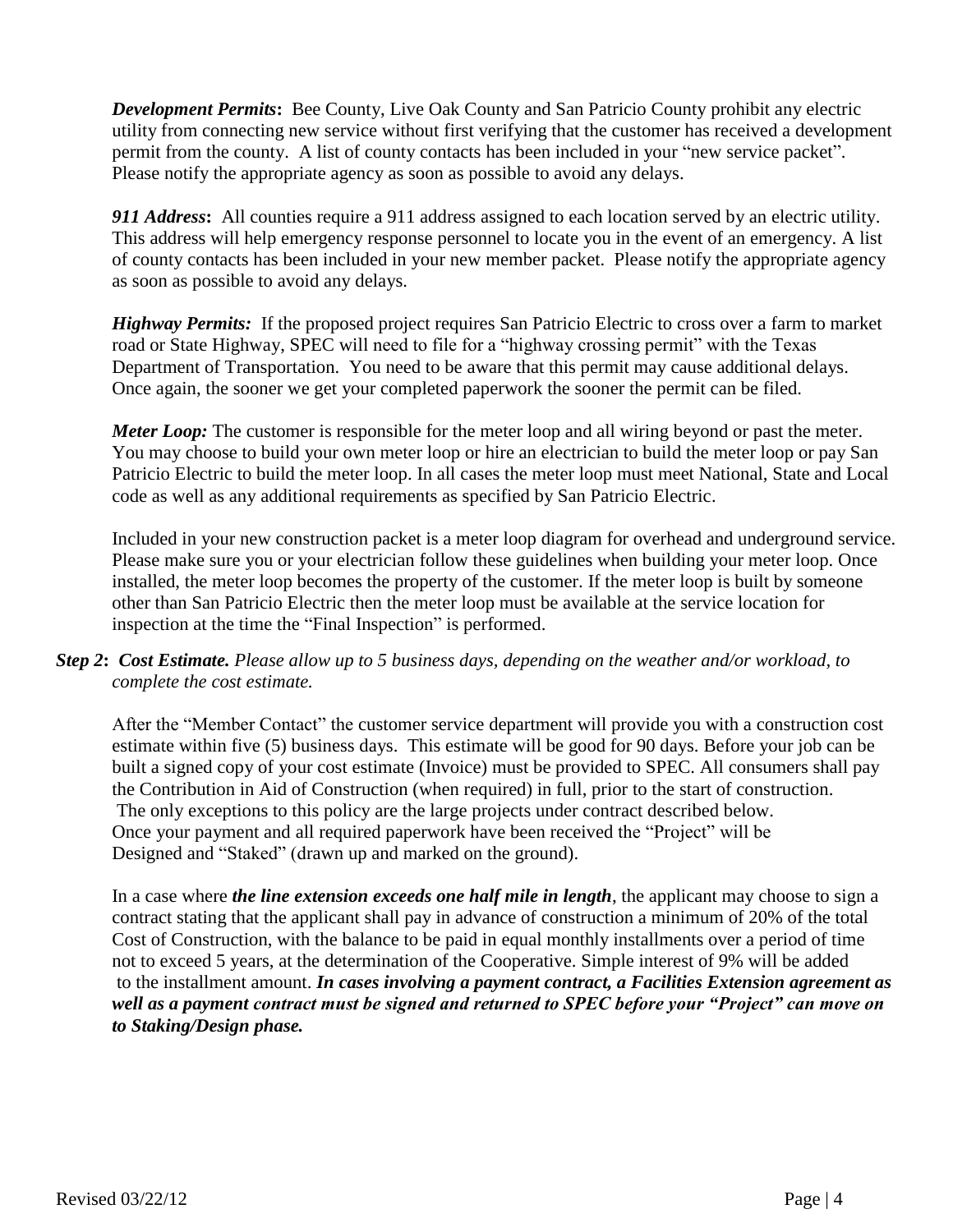*Step 3***:** *Staking/Design. Please allow up to 10 business days, depending on the weather and/or workload, to complete the drawing/design (design only, no construction).* 

Upon receipt of the Customer's completed forms and payment of construction fees, San Patricio Electric will review the completed membership application, load survey sheet, electric line easements and other required documents. Once all documentation is determined to be in order, San Patricio Electric will schedule a staking technician to visit the location to "Stake" or mark locations of the proposed "Project" based on the design.

The staking technician will drive wooded stakes in the ground to show the placement of poles and anchors. Please make sure that these stakes are not knock down or moved. Revisiting the location to replace stakes will delay your "Project" and may add additional costs.

#### *Step 4***:** *Final Inspection*: *Please allow up to 5 business days, depending on the weather and/or workload, after the line has been staked/designed to complete the final inspection.*

Once the "Project" has been "Staked/Designed" the Cooperative will notify Dig Tess, 1(800) 344- 8377, to have all buried telephone cables or gas/oil pipelines marked. You are responsible for locating and marking your own buried water lines, septic lines and any other buried lines that you may have placed on your property.

During this "Final Inspection" we will check to make sure that all of the wooden stakes are still in the proper place and all right of ways are clear and free from obstructions. If the meter loop is built by someone other than San Patricio Electric the meter loop must be available at the service location at the time the "Final Inspection" is performed. *If the meter loop is not available to inspect during the "Final Inspection" or if the meter loop does not meet San Patricio Electric's specifications, a service fee will be charged and the "Final Inspection" will be rescheduled*

Once everything is determined to be in order the "Project" will be "Released to Construction". It is important to note that any changes made to the "Project" after this point may require the customer to restart the process from the beginning.

*Step 5***:** *Release to Construction***:** *Please allow up to 15 business days, depending on the weather and/or workload, after the final inspection has been performed to complete construction.*

Once the "Final Inspection" has been completed the "Project" will be "Released to Construction". The Operations department will then schedule the "Project" for construction.

The wooden stakes that our staking technicians drove in the ground to mark the pole and anchor locations must be in place when our crews arrive to set the poles. If the stakes are knocked down or missing the crews will not be able to complete your "Project" as scheduled. Please make sure that our stakes remain in place until construction is complete.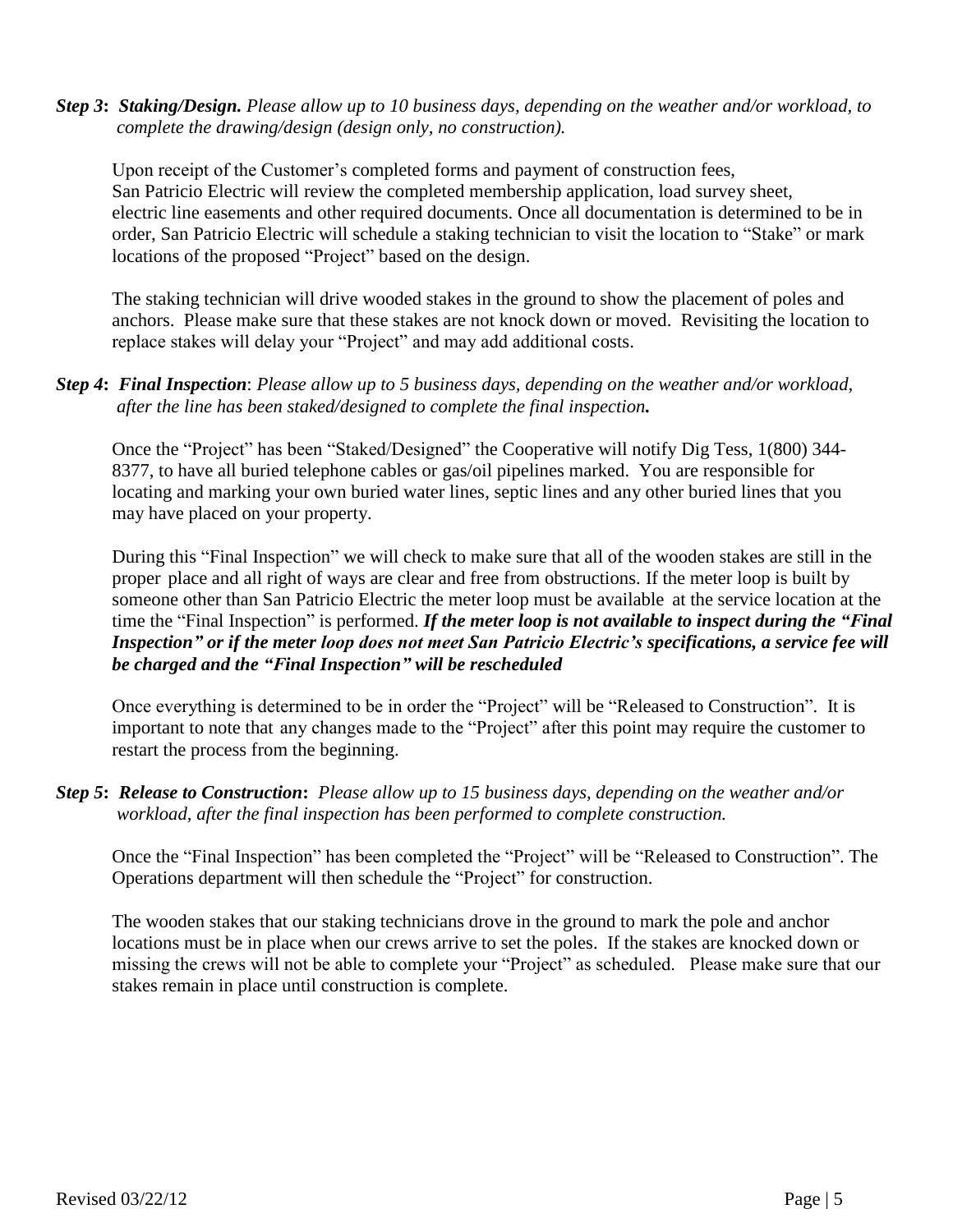After the construction has been completed and your meter is connected you should receive a short questionnaire in the mail. Please take a few minutes to complete the questionnaire to let us know how we are doing. Your comments will be greatly appreciated.

The power line may be removed if the meter/account is ever disconnected. To assure that the power line remains in place you must keep an active account. Signatures:

| Customer:                               | Date  |
|-----------------------------------------|-------|
|                                         |       |
| <b>Customer Service Representative:</b> | Date: |